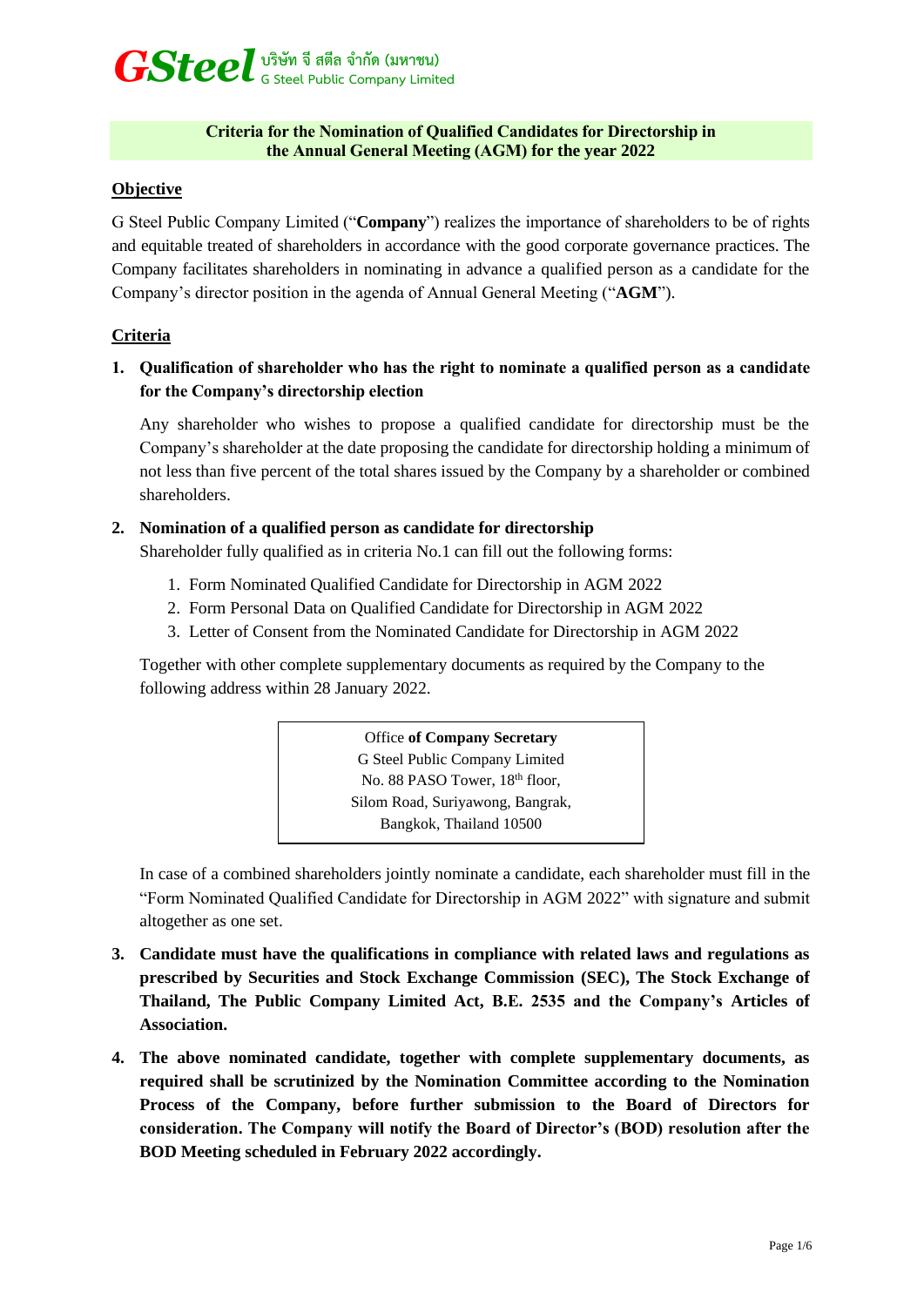|    | Form Nominated Qualified Candidate for Directorship in AGM 2022                                                                                                                                                                     |
|----|-------------------------------------------------------------------------------------------------------------------------------------------------------------------------------------------------------------------------------------|
|    | 1. Personal Data:                                                                                                                                                                                                                   |
|    |                                                                                                                                                                                                                                     |
|    | <b>Present Address:</b>                                                                                                                                                                                                             |
|    |                                                                                                                                                                                                                                     |
|    |                                                                                                                                                                                                                                     |
|    |                                                                                                                                                                                                                                     |
|    |                                                                                                                                                                                                                                     |
|    |                                                                                                                                                                                                                                     |
|    |                                                                                                                                                                                                                                     |
|    |                                                                                                                                                                                                                                     |
|    |                                                                                                                                                                                                                                     |
| 2. | <b>Amount of Share:</b> [[11] Unit(s) Unit Contains the Unit Contains the Unit Contains the Unit Contains the Unit Contains the Unit Contains the Unit Contains the Unit Contains the Unit Contains the Unit Contains the Unit Cont |
| 3. | Name and Information of the Candidate for Directorship:                                                                                                                                                                             |
|    |                                                                                                                                                                                                                                     |
|    |                                                                                                                                                                                                                                     |
|    | Must be enclose the information for consideration and certified authentic with his / her original                                                                                                                                   |
|    | signature                                                                                                                                                                                                                           |
|    | [ ] Personal Data<br>[ ] A copy of identity card                                                                                                                                                                                    |
|    | [ ] A copy of academic background [ ] A copy of training                                                                                                                                                                            |
|    | [] Letter of consent<br>$\lceil \cdot \rceil$ other                                                                                                                                                                                 |
| 4. | <b>Evidence of the Candidate for Directorship</b>                                                                                                                                                                                   |
|    | 4.1 Evidence for securities holder: A certified authentic copy from a securities company or other official                                                                                                                          |
|    | document from Thailand Securities Depository Co., Ltd. or The Stock Exchange of Thailand or the                                                                                                                                     |
|    | custodian or the certified true copy of share certificate.                                                                                                                                                                          |
|    | [ ] enclosed for verification [ ] not enclosed for verification                                                                                                                                                                     |
|    | 4.2 Evidence for Individual or Juristic Persons                                                                                                                                                                                     |
|    | A) For Individual: A copy of the signatory's state identity card or a copy of passport, certified                                                                                                                                   |
|    | authentic with the original signature.                                                                                                                                                                                              |
|    | <b>B)</b> For Juristic Person : A certified authentic copy of the juristic person's certificate issued by the                                                                                                                       |
|    | Ministry of Commerce issued within the past 12 months, certified authentic with the original                                                                                                                                        |
|    | signatures of director(s) authorized to present the company and a certified authentic copy of the                                                                                                                                   |
|    | identity card of a director(s) authorized to represent the company, with the original signature.                                                                                                                                    |
|    | enclosed for verification<br>not enclosed for verification<br>$\Box$<br>$\Box$                                                                                                                                                      |
| 5. | <b>Certification</b>                                                                                                                                                                                                                |
|    | I certify that all statements given in this information are true and complete and, hereby, allow G Steel Public                                                                                                                     |
|    | Company Limited to disclose the above mentioned information and document.                                                                                                                                                           |

| Signature | Shareholder |  |  |
|-----------|-------------|--|--|
|           |             |  |  |
| Date      |             |  |  |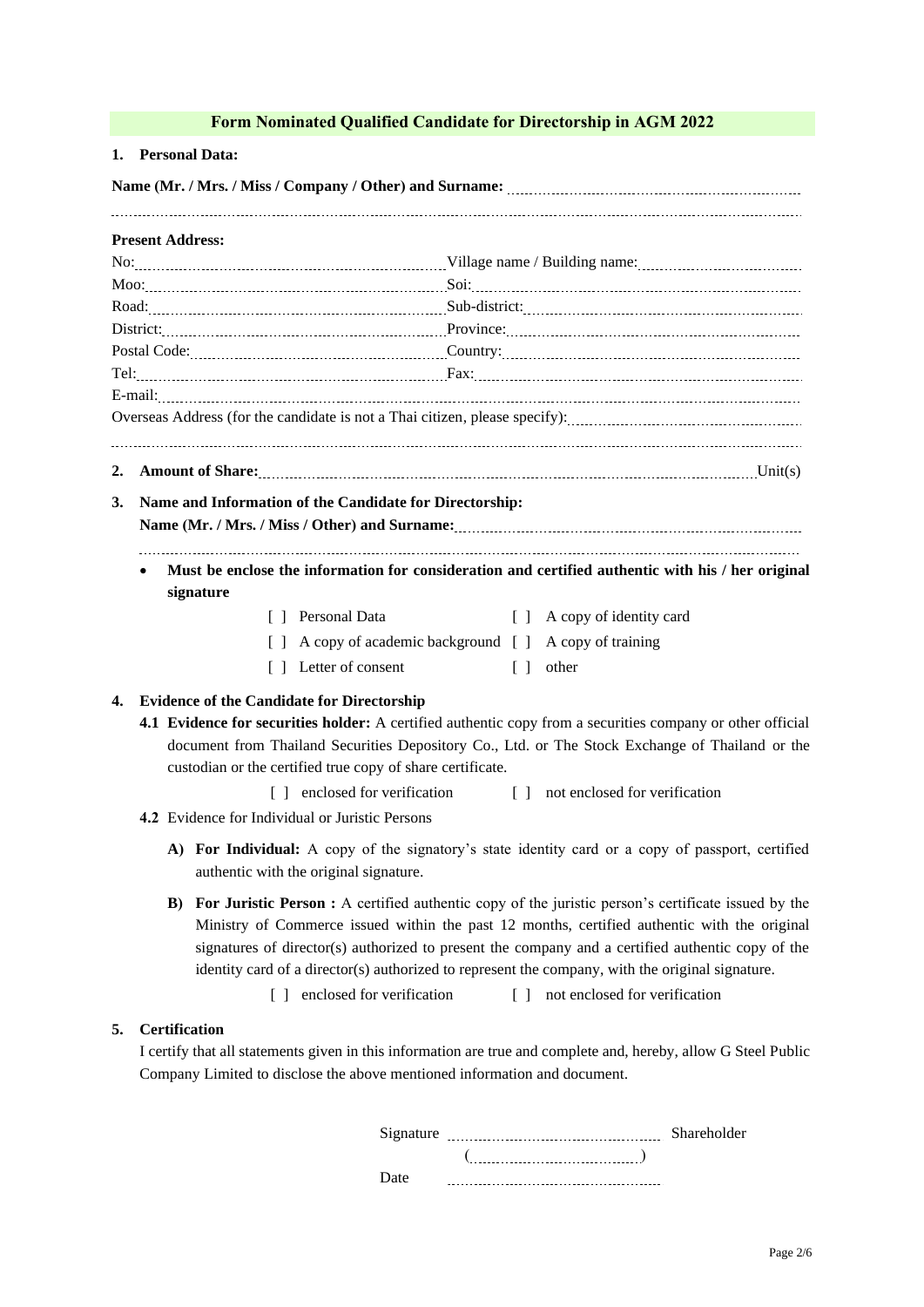## **Form Personal Data on Nominated Qualified Candidate for Directorship in AGM 2022**

1. Name-Surname: Previous Surname (if applicable) :

| - - |  |
|-----|--|
|     |  |

3. Date of Birth: Age:

4. Nationality:

| 5. Present Address: |  |
|---------------------|--|
|                     |  |
|                     |  |
|                     |  |
|                     |  |
|                     |  |
|                     |  |
|                     |  |
|                     |  |
| 6.                  |  |

7. Company Name and Address:

#### 8. Academic Background: Bachelor Degree and higher

| Year $(B.E.)$ | <b>Name of Institution</b> | <b>Degree</b> | <b>Major</b> |
|---------------|----------------------------|---------------|--------------|
|               |                            |               |              |
|               |                            |               |              |
|               |                            |               |              |
|               |                            |               |              |
|               |                            |               |              |

9. Related training programs held by the Thai Institute of Directors Association (IOD)

| <b>Name of Program</b> | Class / Year of |
|------------------------|-----------------|
|                        |                 |
|                        |                 |
|                        |                 |
|                        |                 |

#### 10. Work Experiences

| Year $(B.E.)$ | <b>Company Name</b> | <b>Position</b> | <b>Business Type</b> |
|---------------|---------------------|-----------------|----------------------|
|               |                     |                 |                      |
|               |                     |                 |                      |
|               |                     |                 |                      |
|               |                     |                 |                      |
|               |                     |                 |                      |
|               |                     |                 |                      |

11. Marital Status: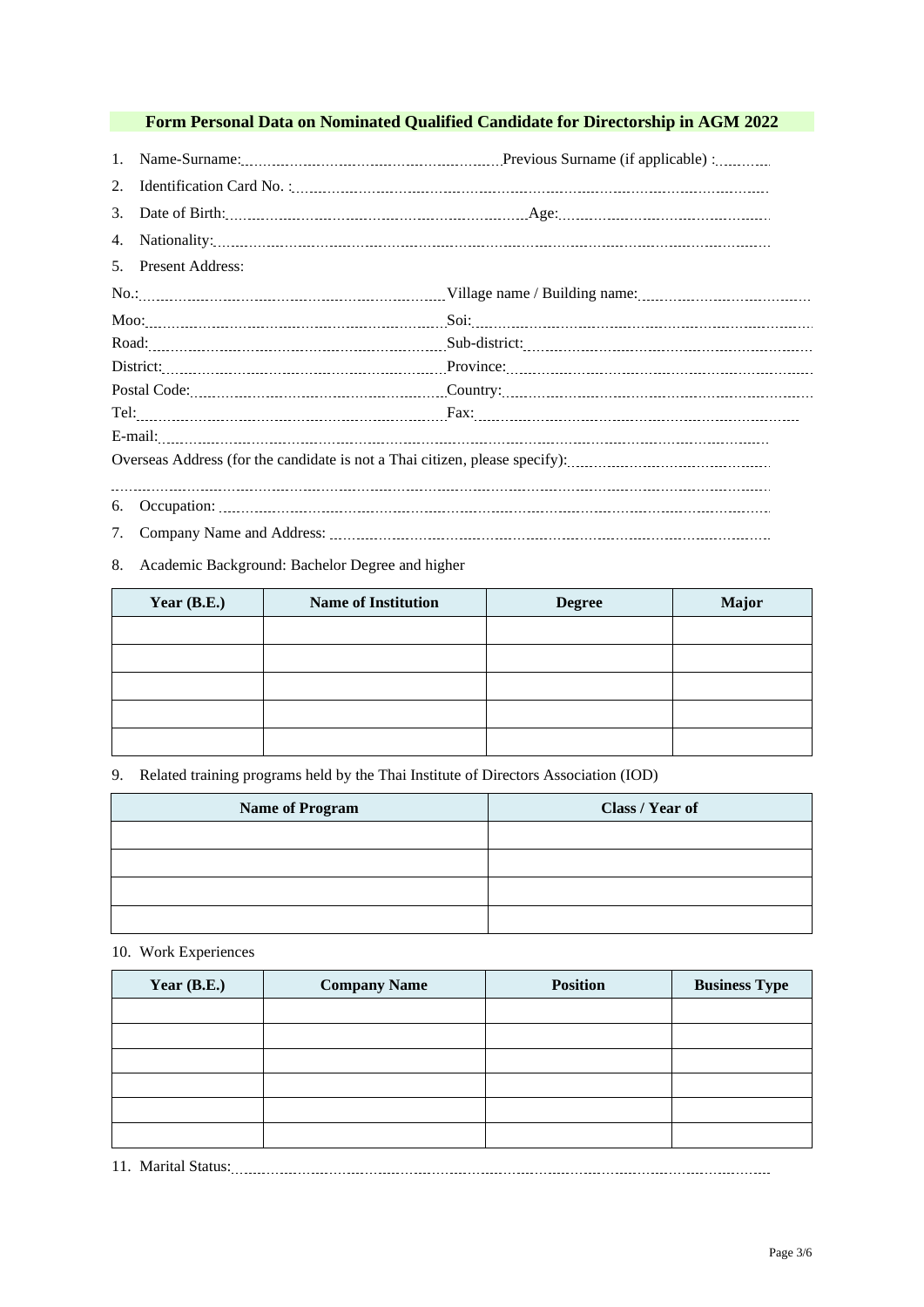#### 12. Family Details:

| Father's Name บิดา          |                                                                                                                                                                                                                                                                                                                                                                                                                                                                                                                                            |                 |  |
|-----------------------------|--------------------------------------------------------------------------------------------------------------------------------------------------------------------------------------------------------------------------------------------------------------------------------------------------------------------------------------------------------------------------------------------------------------------------------------------------------------------------------------------------------------------------------------------|-----------------|--|
| Mother's Name               | $\label{thm:main} \begin{minipage}[t]{0.9\textwidth} \centering \begin{minipage}[t]{0.9\textwidth} \centering \begin{minipage}[t]{0.9\textwidth} \centering \end{minipage}[t]{0.9\textwidth} \centering \begin{minipage}[t]{0.9\textwidth} \centering \end{minipage}[t]{0.9\textwidth} \centering \begin{minipage}[t]{0.9\textwidth} \centering \end{minipage}[t]{0.9\textwidth} \centering \begin{minipage}[t]{0.9\textwidth} \centering \end{minipage}[t]{0.9\textwidth} \centering \begin{minipage}[t]{0.9\textwidth} \centering \end{$ |                 |  |
| Brother / Sister's Name (s) |                                                                                                                                                                                                                                                                                                                                                                                                                                                                                                                                            |                 |  |
|                             |                                                                                                                                                                                                                                                                                                                                                                                                                                                                                                                                            |                 |  |
|                             |                                                                                                                                                                                                                                                                                                                                                                                                                                                                                                                                            |                 |  |
|                             |                                                                                                                                                                                                                                                                                                                                                                                                                                                                                                                                            |                 |  |
|                             |                                                                                                                                                                                                                                                                                                                                                                                                                                                                                                                                            |                 |  |
| Spouse's name               |                                                                                                                                                                                                                                                                                                                                                                                                                                                                                                                                            |                 |  |
| $Child(s)$ and age          | 1. Age 1. Age 1. 1                                                                                                                                                                                                                                                                                                                                                                                                                                                                                                                         |                 |  |
|                             | 2. Age 10                                                                                                                                                                                                                                                                                                                                                                                                                                                                                                                                  |                 |  |
|                             | 3. Age and Age and Age and Age and Age and Age and Age and Age and Age and Age and Age and Age and Age and Age and Age and Age and Age and Age and Age and Age and Age and Age and Age and Age and Age and Age and Age and Age                                                                                                                                                                                                                                                                                                             |                 |  |
|                             |                                                                                                                                                                                                                                                                                                                                                                                                                                                                                                                                            | $Age$ $\vec{v}$ |  |
|                             | 5. Age and Age and Age and the U.S. of the U.S. of the U.S. of the U.S. of the U.S. of the U.S. of the U.S. of the U.S. of the U.S. of the U.S. of the U.S. of the U.S. of the U.S. of the U.S. of the U.S. of the U.S. of the                                                                                                                                                                                                                                                                                                             |                 |  |

13. Family Relationship with the Company's Management

| <b>Name of Director / Executive(s)</b> | <b>Relationship</b> |
|----------------------------------------|---------------------|
|                                        |                     |
|                                        |                     |
|                                        |                     |
|                                        |                     |

14. Amount of G Steel Pcl. shares held by Self, Spouse or cohabiting couple, and Children (not over 20 years old)

| <b>Name</b> | <b>Amount of Shares</b> | <b>Percent of Registered Capital</b> |
|-------------|-------------------------|--------------------------------------|
|             |                         |                                      |
|             |                         |                                      |
|             |                         |                                      |
|             |                         |                                      |
|             |                         |                                      |

15. Amount of G Steel's Subsidiary or Affiliated Company's<sup>(2)</sup> Shares held by Self and Group of Persons<sup>(1)</sup>

| <b>Company Name</b> | <b>Amount of Share</b> | Date | <b>Ratio % of Registered Capital</b> | <b>Position</b> |
|---------------------|------------------------|------|--------------------------------------|-----------------|
|                     |                        |      |                                      |                 |
|                     |                        |      |                                      |                 |
|                     |                        |      |                                      |                 |
|                     |                        |      |                                      |                 |

**Remark:** (1) Group of Persons includes

- (1) Spouse or cohabiting couple
- (2) Child (Children) not over 20 years old
- (3) Partnership which self or 1 or 2 is a shareholder
- (4) Registered partnership limited which self or (1) or (2) is a limited or not limited shareholder for more than 30% of the total shares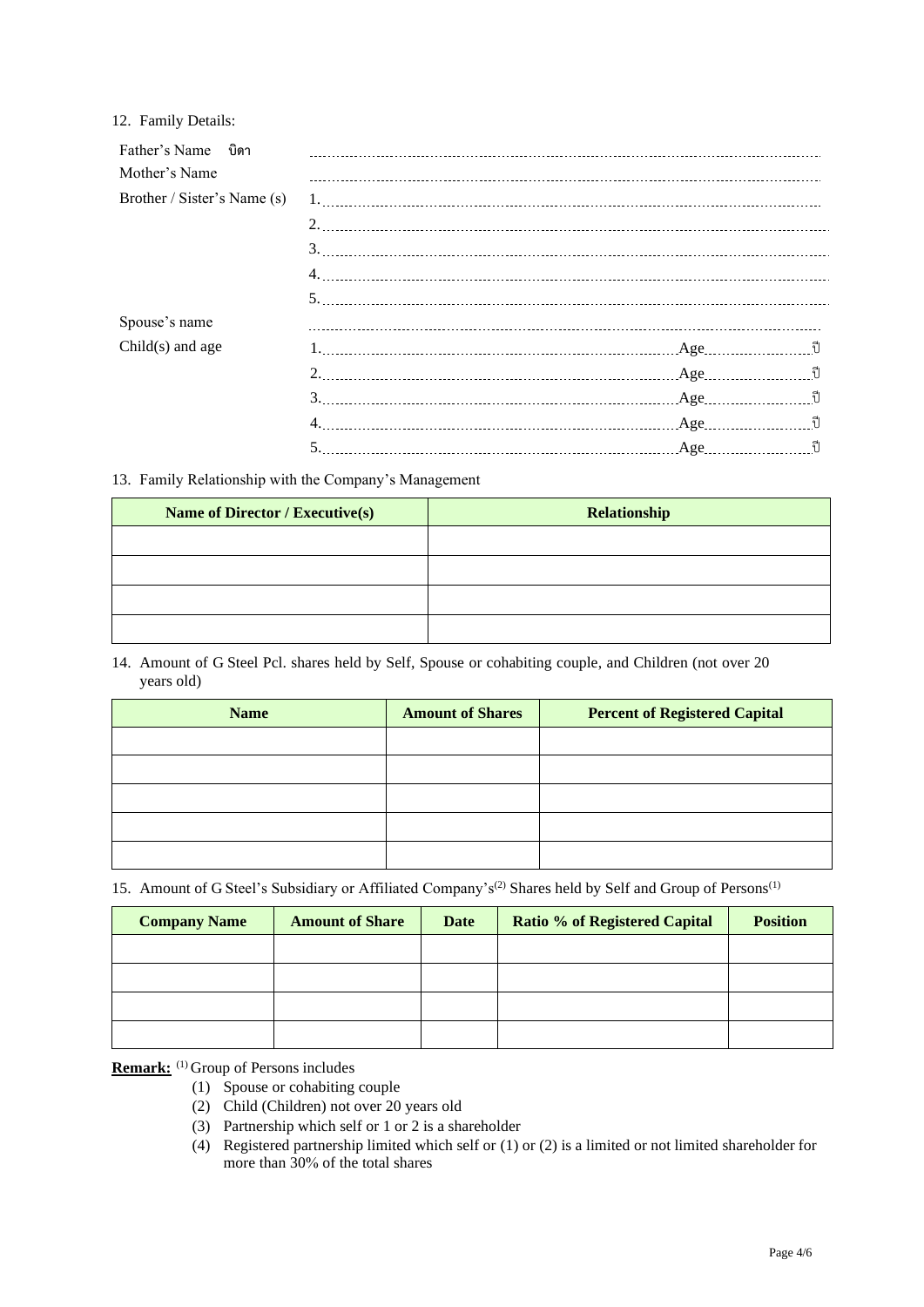- (5) Company or public limited which self or (1) or (2) or (3) or (4) hold more than 30 percent of the total sold shares
- (6) Company or public limited which self or (1) or (2) or (3) or (4) or (5) hold more than 30 percent of the total sold shares
- (7) Juristic person which self has the management authority (authorized signatory)

(2)Subsidiary or Affiliated Company includes

- 1. Partnership which self or 1 or 2 is a shareholder
- 2. Registered partnership limited which self or (1) or (2) is a limited or not limited shareholder for more than 30% of the total shares
- 3. Company or public limited which self or (1) or (2) or (3) or (4) hold more than 30 percent of the total sold shares
- 4. Company or public limited which self or (1) or (2) or (3) or (4) or (5) hold more than 30 percent of the total sold shares
- 5. Juristic person which self has the management authority (authorized signatory)

16. Other Position Held in Other Company (besides No. 15)

| <b>Name</b> | <b>Position</b> | <b>Ratio of Shares</b> |
|-------------|-----------------|------------------------|
|             |                 |                        |
|             |                 |                        |
|             |                 |                        |
|             |                 |                        |

#### 17. Legal Record

| <b>Case Type</b> | <b>Date</b> | <b>Status of Case</b> |
|------------------|-------------|-----------------------|
|                  |             |                       |
|                  |             |                       |
|                  |             |                       |
|                  |             |                       |